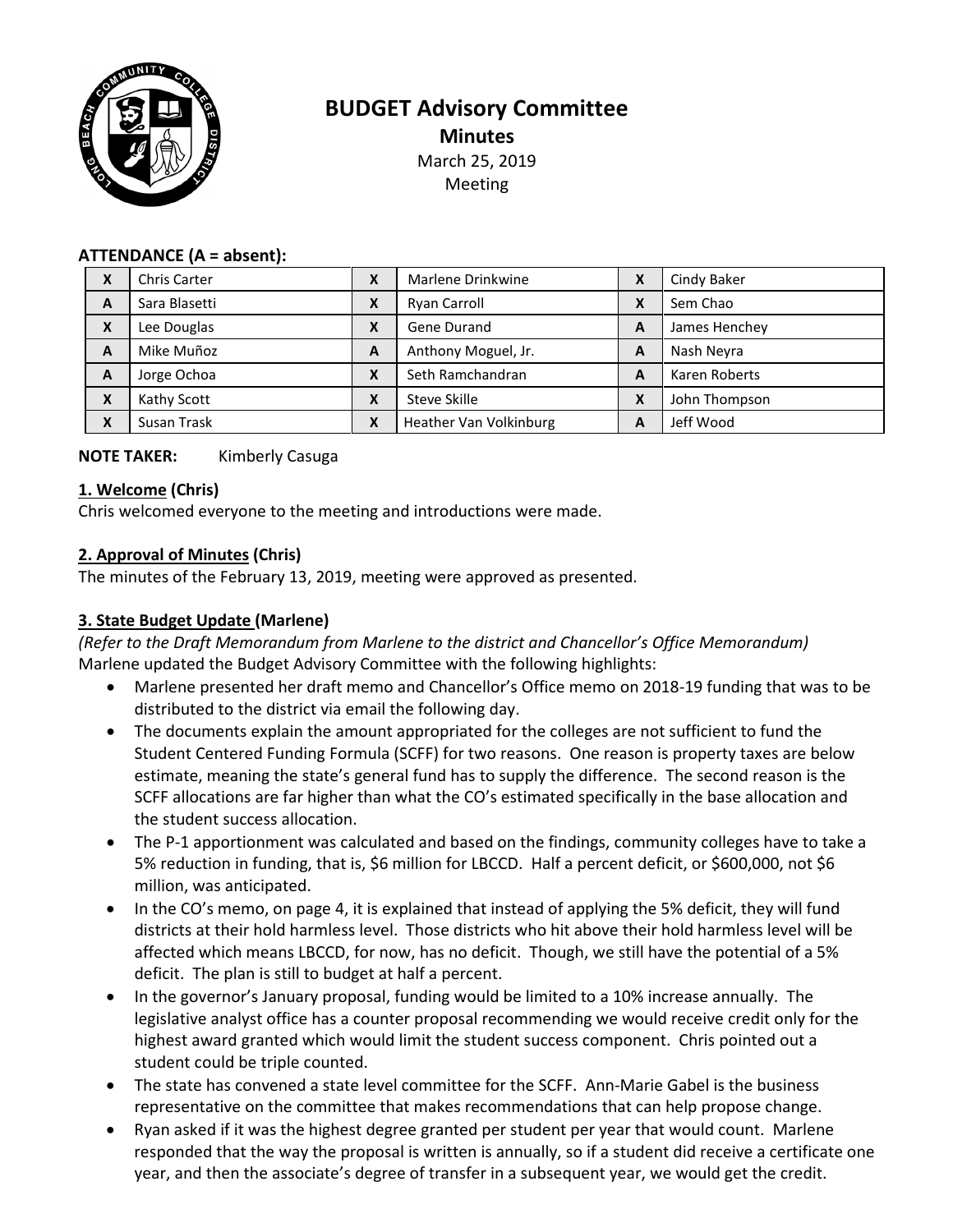- Prop 98 has a portion of it allocated for K14 education. It is a pot of money that is not growing and is split between community colleges. The way it works results in a net zero gain because it is moving money around in the same pool of funding.
- Dr. Seth asked for clarification on the increase of property prices not resulting in more property tax funding. Marlene explained property taxes are statewide so as the market slows and sales decrease, property taxes decrease too. Statewide levels are projected so it can be dynamic.
- Susan asked if property taxes are local for the college. Marlene explained that LBCC and other K12 districts, as well as the city and county, share the property taxes. The state makes up the difference when property taxes come up short.
- Susan asked about the surplus of state budget. Marlene explained the state budget pays for various things like prison and welfare services and Prop 98 specifically carves out a portion of the budget for K14. Based on certain factors, K14 will get x amount of dollars. Susan asked if we need to go to legislature to make a change. Marlene responded that it was approved by voters therefore it is up to voters to initiate the change.
- Marlene shared we are waiting for the May revise which will help finalize the COLA.

# **4. Tentative Budget Assumptions (John)**

# *(Refer to "Budget Assumptions and Implications" handout)*

John highlighted the following changes on the Tentative Budget Assumptions:

- Anything new is highlighted in yellow. Deleted from last year is red or crossed out.
- First page is updating fiscal years.
- John recommended to look over 2019-20 institutional priorities as it will be discussed at Thursday's joint CPC/BAC meeting.
- Section II-Unrestricted General Fund Budget Guidelines, Part B: FTES target is 19,500. Part of our funding is base funding which is configured by the size of our college. Below 20,000 FTES means being funded \$1.6-\$2 million less. We have 3 years until the change in funding is imposed on us. Goal for next year is to be above 20,000 FTES. Total goal is an increase in period one FTES, but decrease compared to last year's numbers. Note: credit number should say 19,058.
- The wording in the document was updated to relate to where we are at currently.
- Section II, Part H: Changes to SCFF
- Section III-Reserve Assumptions, Part D: Liability for vacation accrued updated to most recent information.
- Section V-State Revenue Assumptions and Implications, Part B: May revise COLA will be updated here. Being a hold harmless district means we will be funded the previous year funding plus COLA.
- Ryan asked if we are still budgeting for 3.46% COLA? John responded that we will see with the May revise update. Marlene added that we center the COLA on the governor's budget for the current year as well as referencing the same sources to remain transparent and consistent with our projections.
- Section V, Part F: There will be no more allocation for block grants. This current year, we received around \$400,000. The year before, it was \$1.2 million. Marlene added that a few months ago in Sacramento, the need for this funding was advocated as it is critical for some areas like CTE. We will find out with the May revise.
- Section VII-Expense Assumptions, Part D: Burnam health benefit consultants, provided projections for next year. Health benefits were a 1.7% blended rate increase which is good because it is not as high as it could be.
- Section VIII-Other Assumptions, Part E: Closer to June, we will have more info for Worker's Comp and State Unemployment Insurance (SUI). Currently, we know the projected PERS and STRS are to go up which has happened over the years.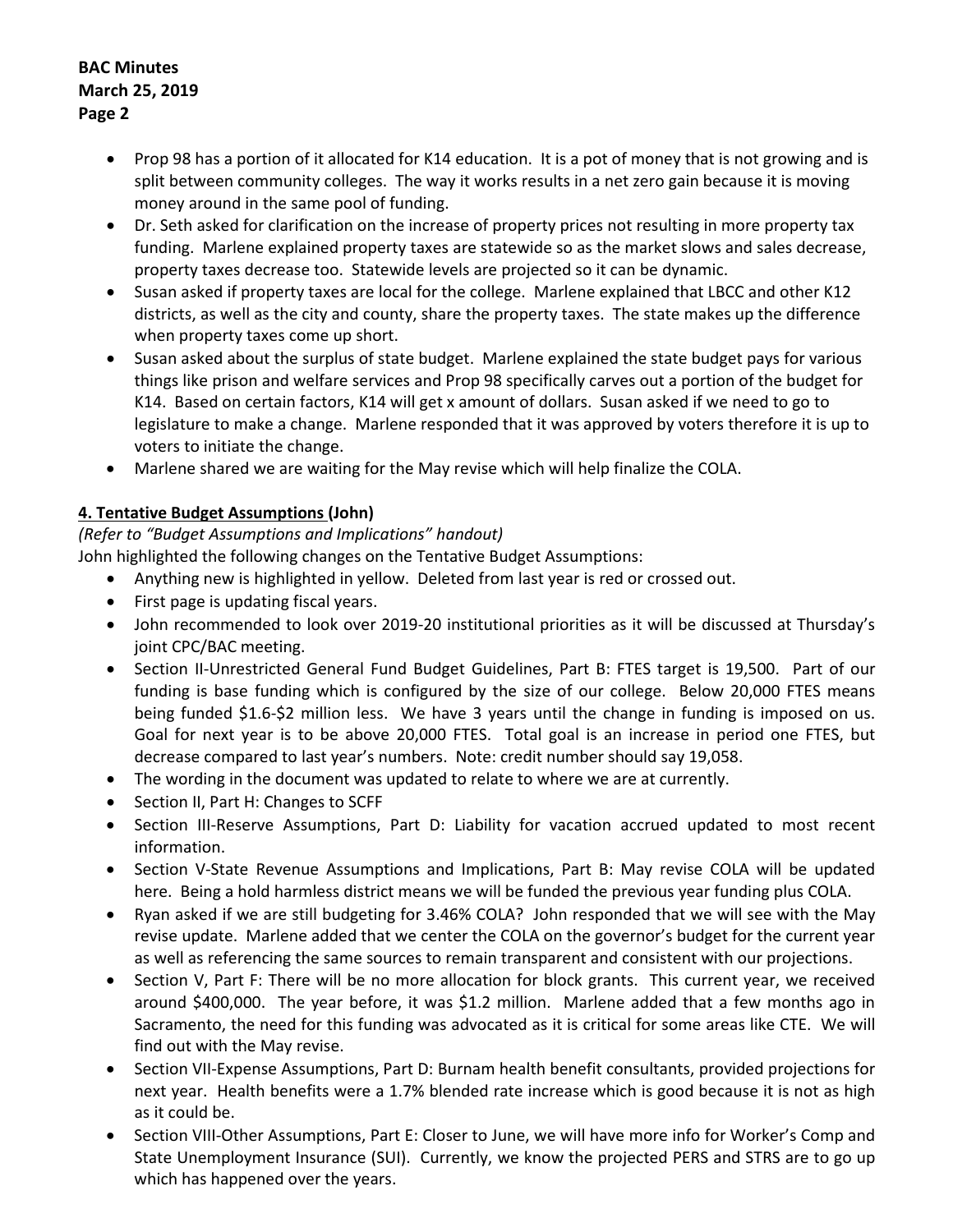- Heather asked about the FTES target and if we can look at the non-credit enrollment target to grow numbers further. Marlene responded that the 19,500 target is a place to start. It is close to the 20,000 target and the number can be refined further. She went on to explain that John took the increase and applied it proportionately to our current allocation to be able to project. Kathy added how AB705 impacted us and will continue to impact the credit side. Had it not been for AB705, our numbers would have remained close to the same, but instead they went down. It will also not be fully implemented until the Fall. Lee had shared results with Kathy showing that every college is down because of AB705. She went on to confirm there is definitely potential for growth in noncredit, online courses, and dual enrollment.
- Chris inquired to confirm what year we are in with the hold harmless. Marlene confirmed we are in year 2 and that 19,500 FTES is about a 2.6% increase. We will be exiting in 2021-2022 and need to be at 20,000 to not lose the \$1.6 million.
- Kathy added that our course success rate is not what it should be. It is 8 points below the state average. We have equity gaps--10 point gap for Latinos, and 20 point gap for African Americans. Course success rate is 64% which means 36% of students are not passing which is impacting enrollment, financial aid, dreams not being met—it's affecting everything.
- Susan asked if success rates are low because we're placing Promise Pathways students at higher levels and getting rid of the lower levels of reading and math. Ryan clarified that what Susan is actually referring to is AB705. He added that the low success rate is happening across all departments.
- Kathy talked about meeting students where they are and added that about 62% of our students are first generation college students. Chris talked about his own experience with students not understanding the importance of submitting homework.
- Heather asked if the 20,000 FTES number is by the year or a 3-year average. Marlene confirmed it is an annual year number but funding is based on a 3-year average. Other calculations based on the one-year FTES is the determination for college size and the FON calculation.
- Ryan asked if we could do the summer shift to put us closer/over to the 20,000 FTES. Marlene said we could and they kept it within the formula, but we'll have to be strategic because of how it will affect the large college status and FON.

# **5. Apportionment Calculations (John)**

*(Refer to "Long Beach CCD, Apportionment Calculation-Budget, 2017-18 Apportionment - Recalc")* John reviewed the Apportionment Calculations with the following highlights:

- Apportionment is calculated throughout the year with the major ones being P-1, P-2, and the recalc.
- We take the funding rates we get from the state and then multiply it by FTES to get the dollar amounts as we look for growth or the deficit factor.
- Multiple years are shown for perspective. 17-18 \$972 apportionment will be rounded to \$1000. This number is low because the end of the year deficit was zero.
- Challenges with the new SCFF exist, but with the old formula, the stability adjustment would cause its own too. This is due to the fact that the year we would apply the adjustment, we would receive the same funding, but for the following year, if we did not meet the FTES numbers, we would receive less.

# *(Refer to "Long Beach CCD Apportionment Calculation 2018-19 P-1")*

- What our apportionment was last year and how it carries over to this year
- Total computational revenue is the amount before the deficit factor, i.e. what we should receive, whereas the deficit factor is what we actually receive.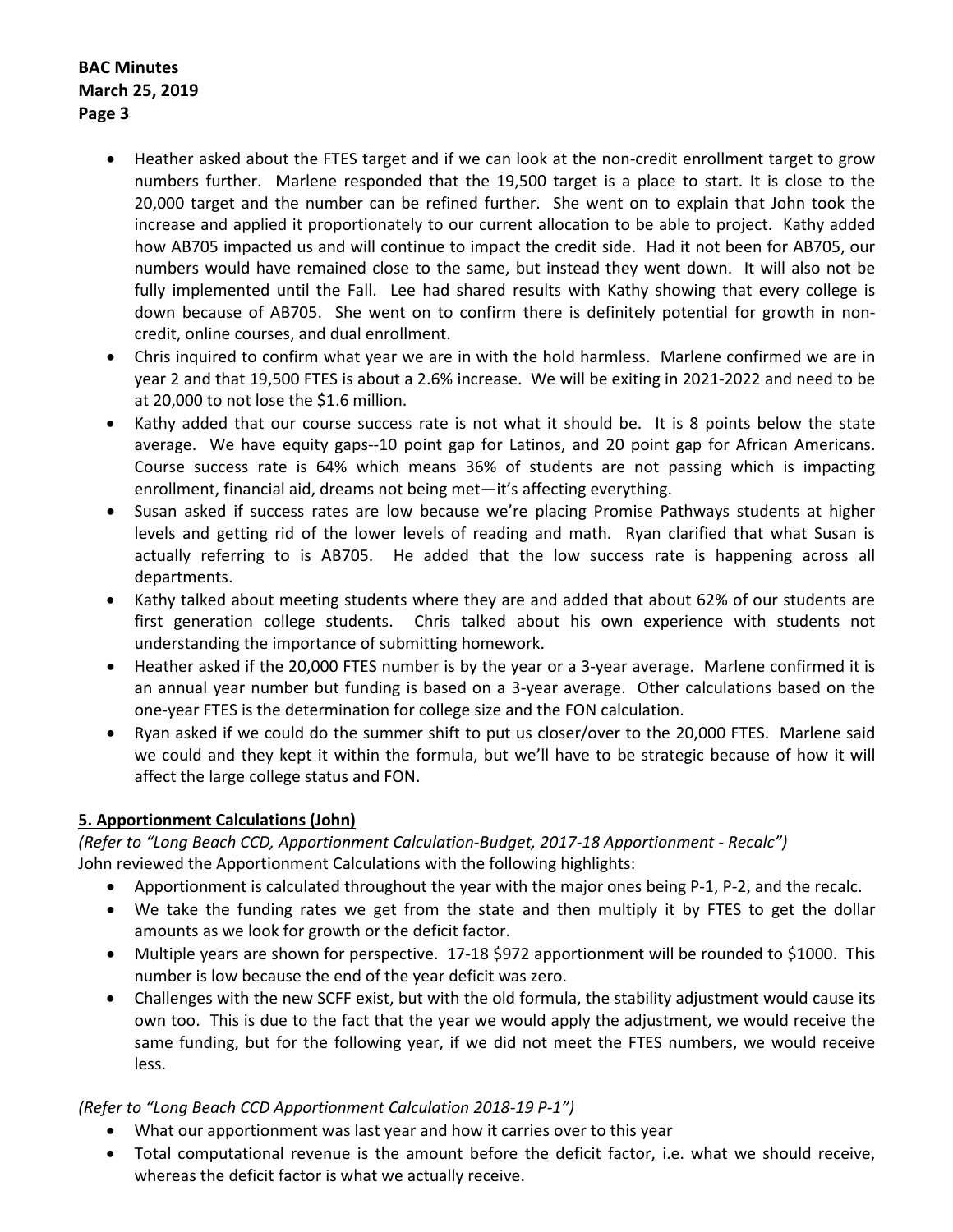- 3 versions of this year based off of Adopted Budget, P-1, and P-1 Memo
- \$122 million is broken down by the three major components: Base Allocation is based on FTES. Supplemental Allocation is based on Pell and BOGG waiver students. Student Success is based on degrees and transfers.
- Statewide distribution goal is an average of the whole state which shows where we are above or below on the three allocations.
- Calculated Revenue for the district is about \$120 million which is \$1.6 million short based off of what we receive from COLA.
- Dr. Seth asked when hold harmless ends. John responded 2021 is our last year. Marlene added 2021-2022 is when we'll be funded based exclusively /on the new formula. Kathy reiterated how it is a problem that we're still held to the 10% growth. Marlene explained something has to be done because currently statewide, the student success allocation is \$76 million greater than what the state had originally estimated. Kathy added that AB705 will really hurt us. Heather added that from 16-17 to 17-18, ADTs increased 26% which shows we're capable of growing so the 10% growth rate is high. Marlene suggested that we do as much as we can this year to raise our base.
- Kathy talked about us being number 7 in the state for the awarding of ADTs, and number 4 on increasing our number of ADTs. Marlene reminded that the more completions we have can attract potential students. Susan expressed she is hopeful our trades will help with the difference. Kathy added our non-credit courses are up 200% while our non-credit programs are up 400%.

### *(Refer to "CCC 2018-2019 First Principal Apportionment Long Beach CCD Exhibit C")*

- First look at details and components of the funding formula
- Marlene complimented the CO's producing a document we can follow.
- Total Computational Revenue talks about \$1.6 million difference
- Revenue Sources \$122 million broken down
	- o Breaks down how the revenue comes to us
	- $\circ$  Marlene's Bucket example local income of property taxes, students fees and education protection account fills the bucket partially; state provides the difference to fill the rest of the bucket to amount to the total
	- $\circ$  \$69 million is state apportionment
- Supporting Sections
	- o Section Ia: Base Allocation
		- Special Admit Credit, Incarcerated Credit, Non-Credit, CDCP
	- o Section Id:
		- $\blacksquare$  \$1.3 million additional allocation for having a center
		- Ryan clarified LAC and PCC counts as a single college district. Marlene confirmed PCC under the CO's purview counts as a center.
	- o Section II: California Promise Grant was formerly BOGG
		- Marlene added that Dr. Munoz talks about how students benefit from applying the Pell Grant also benefits the district. Students completing the FAFSA helps us, but barriers like immigration status might prevent them from doing so.
	- o Section III: Pell Grants pay twice making them more valuable students.
		- We receive additional funding for College Promise/BOGG students as well.
		- Marlene added that this goes back to former Governor Brown's approach to K14 that by dedicating resources to students with the greatest needs will result in serving them better. The formula accomplishes receiving funding for them to attend college but also see them through being successful.